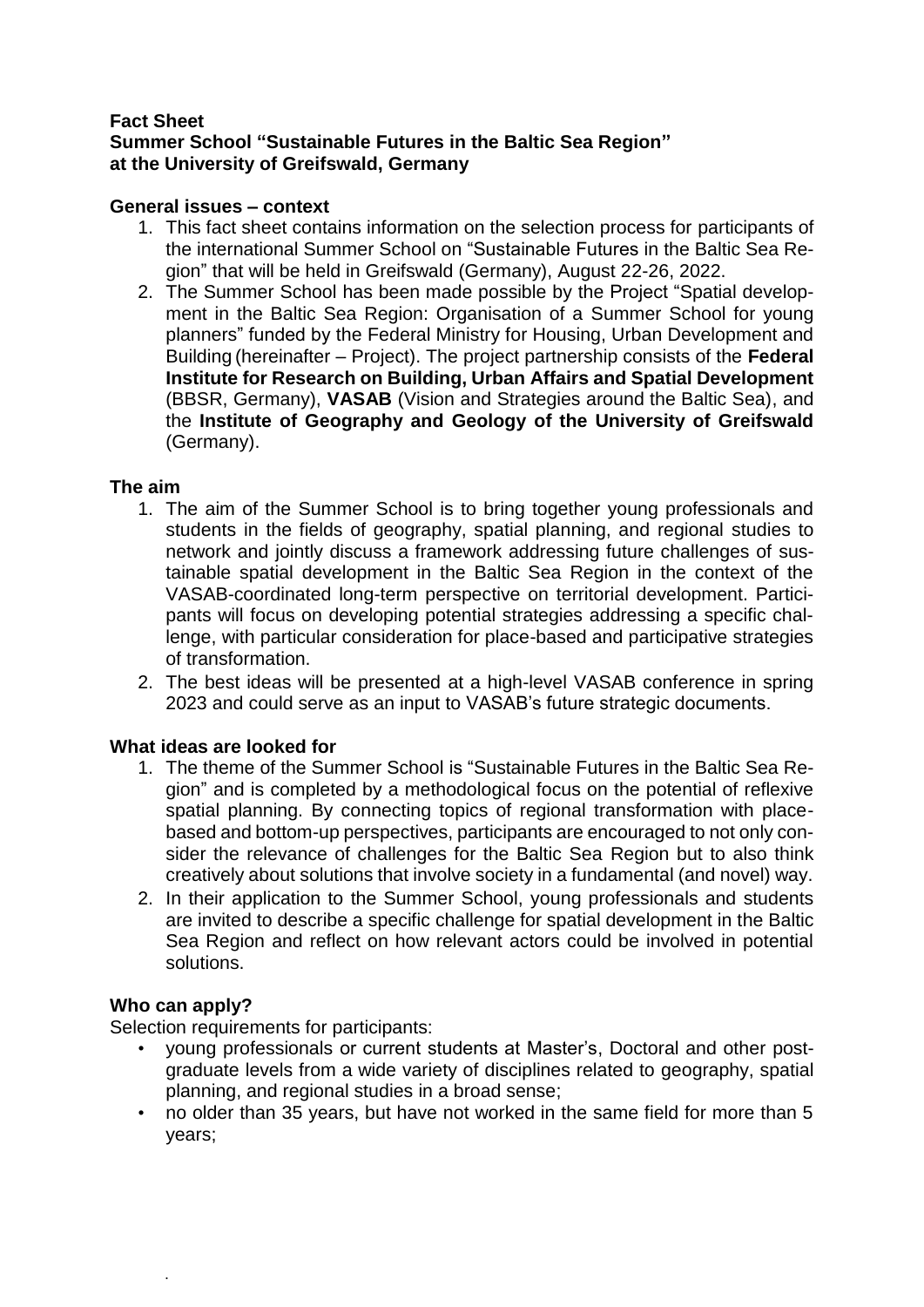- are studying or working in one of the Baltic Sea countries<sup>1</sup> (Finland, Estonia, Latvia, Lithuania, Poland, Germany, Sweden, Denmark, Norway);
- have an interest in regional development and/or spatial and/or strategic planning;
- participants of the *Baltic Sea Region Young Planners Contest, Poznan 2019* are not allowed to apply again;
- participants have to be willing to participate in the Summer School in Greifswald from 22<sup>nd</sup> to 26<sup>th</sup> August 2022.

## **Application submission (procedure)**

- 1. The submission of applications is announced on the VASAB website, www.vasab.org.
- 2. **An application must be submitted** by completing the application form (Annex 1) and **sending it via e-mail** [bsr-summerschool@uni-greifswald.de](mailto:bsr-summerschool@uni-greifswald.de) **no later than** April 30th, 2022**.**

## **Procedure of selecting participants for the Summer School**

The evaluation of applications takes place in three stages:

- 1. Organisation committee verifies whether the formal requirements of the applications are met by the applicant. If the application does not match the administrative criteria, it is excluded from further participation;
- 2. Applications are evaluated according to the criteria (Annex 2) by the project partners. In the process of evaluating applications, experts might be involved:
- 3. The final decision on the participants of the Summer School is made by the organisation committee.

The decision on the approval or rejection of the applicant shall be sent to the applicant by e-mail no later than May 21<sup>st</sup>, 2022.

## **Proceedings of the Summer School**

The Summer School starts in early 2022 with the selection process of participants. Until April 30<sup>th</sup>, 2022 participants meeting the selection criteria are invited to fill the application form and apply for the Summer School.

After the application process, we aim to invite 3 participants from each of the VASAB countries to participate in the Summer School.

The Summer School will take place in Greifswald (Germany) from 22<sup>nd</sup> to 26<sup>th</sup> of August 2022. International, multi-disciplinary teams will be formed for the Summer School. The teams will be provided with introductory workshops. At the end of the Summer School, the teams will have to present their results and a jury will evaluate the presented ideas. Best team(s) will be publicly announced and invited to present their work at a highlevel VASAB conference in spring 2023.

After the Summer School, participants will get a certificate of participation and can apply for reimbursement of their travel costs to and from Greifswald, Germany (2<sup>nd</sup> class train, economy class airfare, or equivalent) through a reimbursement form and by submitting all relevant receipts for their travel costs. During the Summer School, participants will be provided with accommodation and meals.

## **Contact information**

.

Baltic Sea Region Summer School coordinator: Ms. Lisann Schmidt, lisann.schmidt@uni-greifswald.de

**<sup>.</sup>** <sup>1</sup> Participants from institutions located in Belarus and Russia are suspended due to the current events.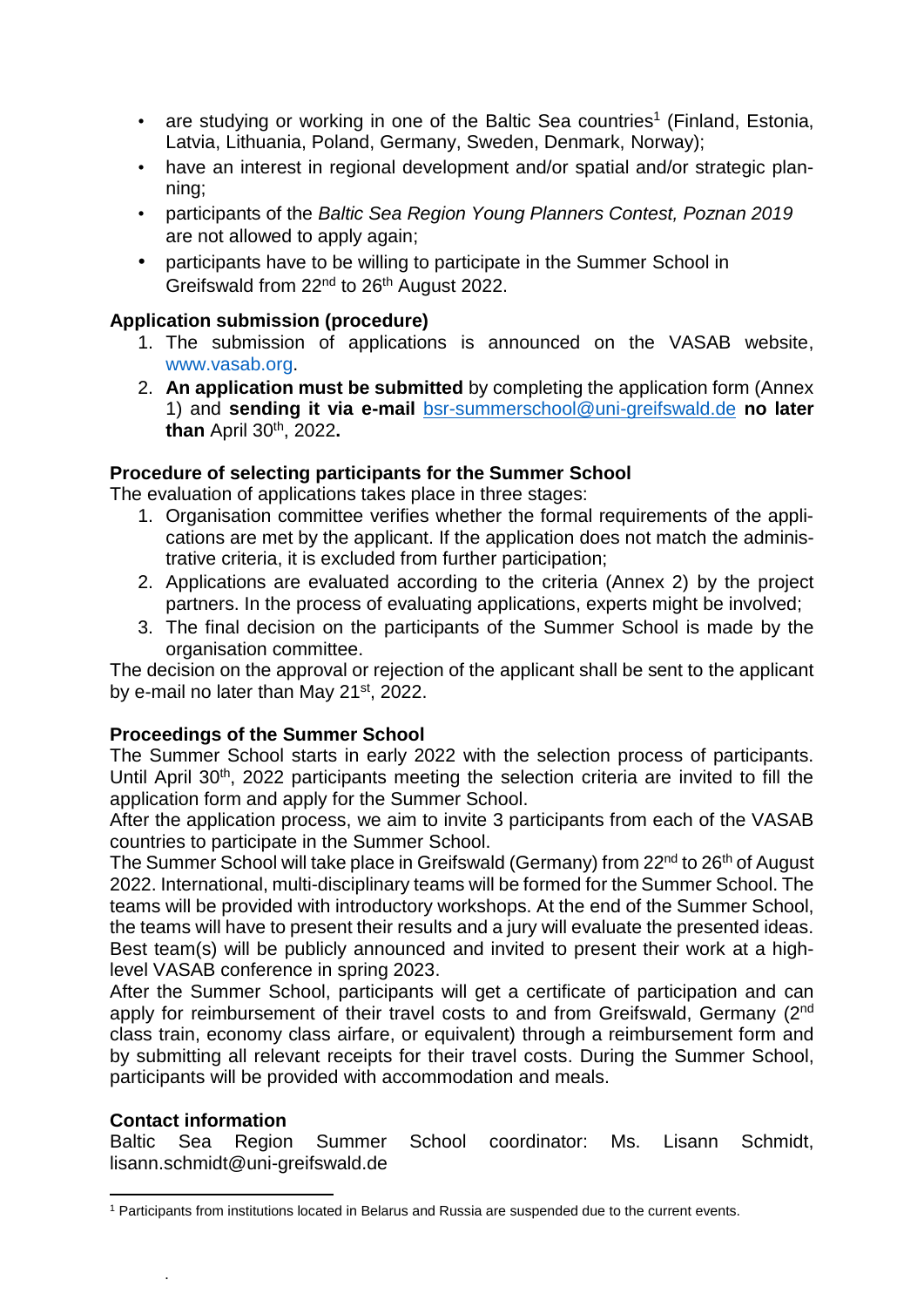## **Summer School application form**

.

Participants have to fulfil all the tasks within the application form:

| 1. Name, Surname                                                                                                                                                                                                                                                      |
|-----------------------------------------------------------------------------------------------------------------------------------------------------------------------------------------------------------------------------------------------------------------------|
| 2. E-mail                                                                                                                                                                                                                                                             |
| 3. BSR Country you work or study in                                                                                                                                                                                                                                   |
| 4. Why would you like to participate in the Summer School and what is your<br>interest in spatial development and/or planning?<br>(Maximum of one page)                                                                                                               |
|                                                                                                                                                                                                                                                                       |
| 5. What can you contribute to the Summer School?<br>(Maximum of one page)                                                                                                                                                                                             |
|                                                                                                                                                                                                                                                                       |
| Application form includes 2 attachments:                                                                                                                                                                                                                              |
| <b>Curriculum Vitae</b>                                                                                                                                                                                                                                               |
| <b>Statement (maximum of two pages):</b><br>$\bullet$                                                                                                                                                                                                                 |
| i) Choose and describe one major challenge that the Baltic Sea Region<br>faces today and that is of particular importance for its future spatial devel-<br>opment. ii) Who would need to be involved in addressing this issue, and<br>how would you involve them?     |
| The statement can be provided in any form and may include other media<br>(essay, infographic, speech, map etc.). It should clearly illustrate the rele-<br>vance of the described challenge and present your thoughts and creative<br>ideas on potential involvement. |
|                                                                                                                                                                                                                                                                       |

*By submitting this application, I confirm that the data I have provided is accurate and I have fulfilled the tasks myself. By applying, I confirm that I am willing to participate in the Summer School if I am chosen among the candidates.*